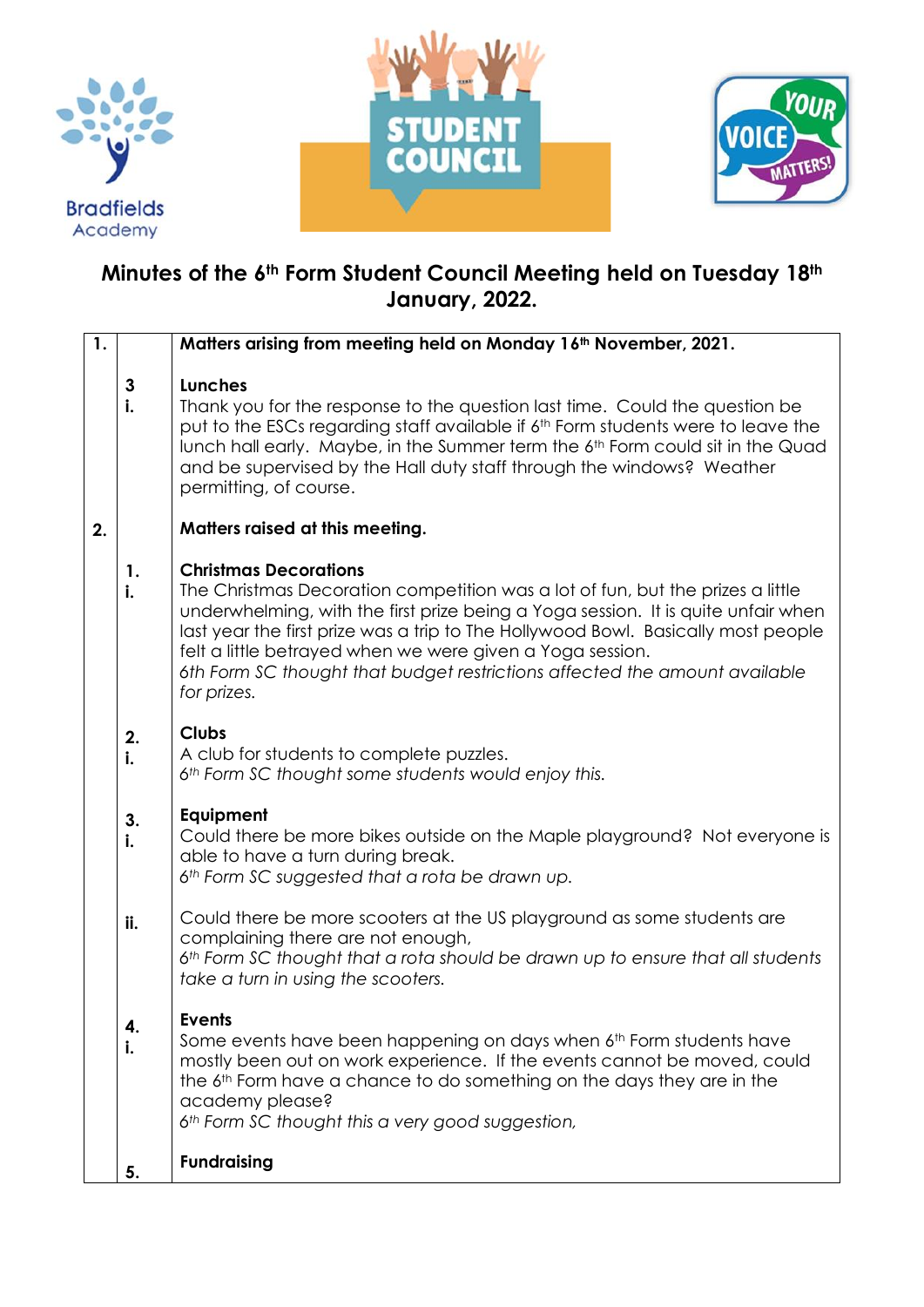

## **Bradfields**





| Academy   |                                                                                                                                                                                                                                                                                                                                                                                                |
|-----------|------------------------------------------------------------------------------------------------------------------------------------------------------------------------------------------------------------------------------------------------------------------------------------------------------------------------------------------------------------------------------------------------|
| i.        | Could students do more fundraising for themselves? They do a lot for charity,<br>which is nice, but could they do more to raise money for equipment they use,<br>or for trips?<br>6th Form SC thought this an excellent suggestion.                                                                                                                                                            |
| 6.<br>i.  | Lanyards<br>The plastic holders for the lanyards are of poor quality. Could we have more<br>substantial lanyards for students please?<br>6th Form SC agreed the lanyards split very easily and better ones would be<br>appreciated.                                                                                                                                                            |
| 7.<br>i.  | Laptops<br>Could all students be reminded to ensure that they turn off the lap tops when<br>they have finished using them and also make sure they are put on charge<br>each evening and at weekends to ensure they are all fully charged when next<br>used.<br>6th Form SC agreed and said every student should be responsible for turning off<br>a laptop when they have finished using them. |
| 8.<br>i.  | <b>Lunches</b><br>Could the Chow Mein portions be bigger please?                                                                                                                                                                                                                                                                                                                               |
| 9.<br>I,  | <b>Memorial Bench</b><br>Can we have some sort of memorial bench/plaque, placed by the cage?<br>6 <sup>TH</sup> Form SC thought this a lovely idea and suggested the Quad would be a<br>good place for a memorial.                                                                                                                                                                             |
| 10.<br>i. | <b>One Way System</b><br>Even though the Covid restrictions are being lifted gradually, could the One<br>Way system be put back please, as a lot of people are not following the<br>system. The arrows could help people remember,                                                                                                                                                             |
| 11.<br>i. | <b>Premises</b><br>Could the bushes by the caged area be trimmed/cut back please, because<br>when the footballs go into the bushes they get entangled in the bushes and<br>nettles making it impossible to retrieve them without getting stung/cut.                                                                                                                                            |
| ii.       | Would it be possible to have posters around the academy displaying the times<br>when the bell goes, to help students who cannot read the time on a watch or<br>clock?<br>6th Form SC thought this could be useful and helpful.                                                                                                                                                                 |
| iii.      | Could the toilets be checked during the day and, if needed, the toilet rolls<br>replaced.<br>6th Form SC realised that the shortage of toilet rolls is due to vandalism as is the<br>shortage of soap. The toilets are supplied daily with toilet rolls and soap. These<br>are often misused with the toilet rolls being put down the toilets and the soap                                     |